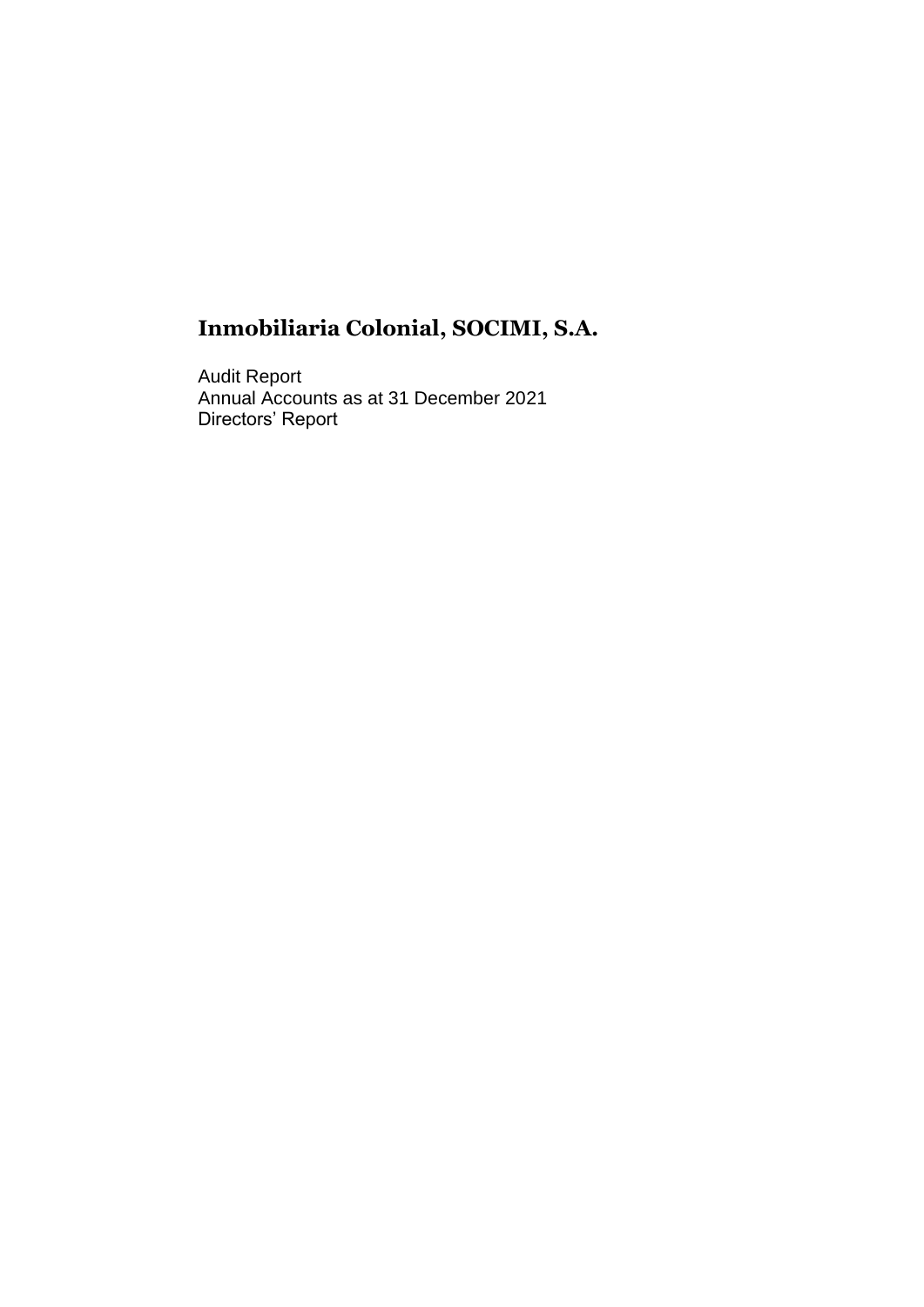

*This version of our report is a free translation of the original, which will be prepared in Spanish. All possible care has been taken to ensure that the translation is an accurate representation of the original. However, in all matters of interpretation of information, views or opinions, the original language version of our report takes precedence over this translation.*

## Independent auditor's report on the annual accounts

To the shareholders of Inmobiliaria Colonial, SOCIMI, S.A.:

#### **Report on the annual accounts**

#### **Opinion**

We have audited the annual accounts of Inmobiliaria Colonial, SOCIMI, S.A. (the Company), which comprise the balance sheet as at 31 December 2021, and the income statement, statement of changes in equity, cash flow statement and related notes for the year then ended.

In our opinion, the accompanying annual accounts present fairly, in all material respects, the equity and financial position of the Company as at 31 December 2021, as well as its financial performance and cash flows for the year then ended, in accordance with the applicable financial reporting framework (as identified in note 2 of the notes to the annual accounts), and in particular, with the accounting principles and criteria included therein.

#### **Basis for opinion**

We conducted our audit in accordance with legislation governing the audit practice in Spain. Our responsibilities under those standards are further described in the *Auditor's responsibilities for the audit of the annual accounts* section of our report.

We are independent of the Company in accordance with the ethical requirements, including those relating to independence, that are relevant to our audit of the annual accounts in Spain, in accordance with legislation governing the audit practice. In this regard, we have not rendered services other than those relating to the audit of the accounts, and situations or circumstances have not arisen that, in accordance with the provisions of the aforementioned legislation, have affected our necessary independence such that it has been compromised.

We believe that the audit evidence we have obtained is sufficient and appropriate to provide a basis for our opinion.

#### **Key audit matters**

Key audit matters are those matters that, in our professional judgment, were of most significance in our audit of the annual accounts of the current period. These matters were addressed in the context of our audit of the annual accounts as a whole, and in forming our opinion thereon, and we do not provide a separate opinion on these matters.

*PricewaterhouseCoopers Auditores, S.L., Torre PwC, Pº de la Castellana 259 B, 28046 Madrid, España Tel.: +34 915 684 400 / +34 902 021 111, Fax: +34 915 685 400, www.pwc.es* 1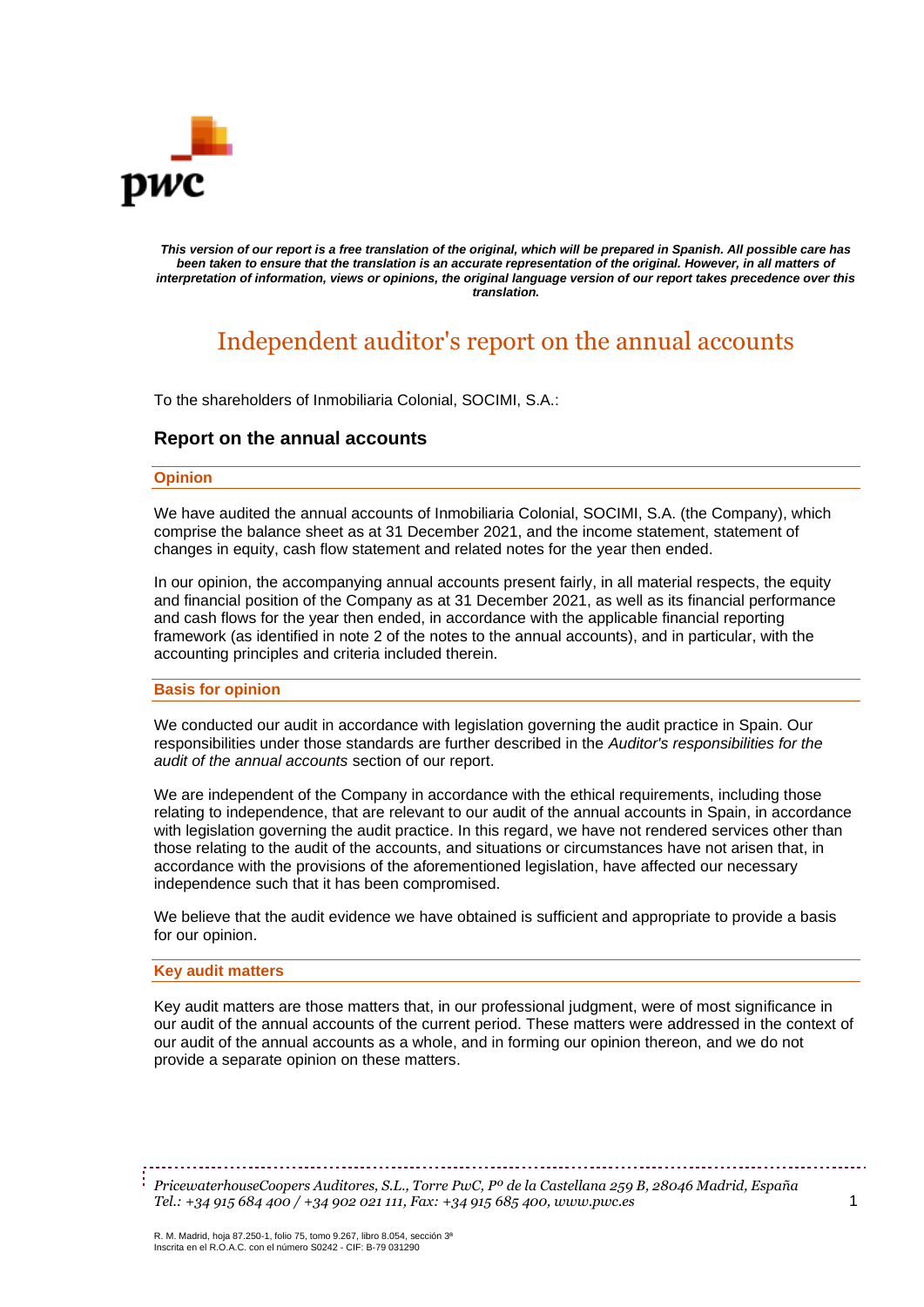

Recoverability of non-current investments in Group companies

At 31 December 2021 Inmobiliaria Colonial, SOCIMI, S.A. recognises a balance under Non-current investments in group companies amounting to Euro 2,668,885 thousand, as detailed in Note 10 to the accompanying annual accounts. These investments are significant with respect to the Company's annual accounts as they account for approximately 42% of total assets.

As indicated in Note 4.e) to the accompanying annual accounts, the Company carries out an assessment of the possible impairment adjustments by comparing the carrying amount of the shares with the recoverable amount, this being, unless otherwise evidenced, the investee's equity adjusted for any latent capital gains existing at the measurement date. Value adjustments and, if appropriate, their reversal, are recognised in the income statement for the year in which they arise.

The quantification of the recoverable amount of such investments requires the use of judgements and significant estimates by Company management when determining the valuation method and considering the key assumptions established.

The materiality of the Non-current investments in group companies and the significant judgements and estimates described above mean that we consider this matter a key audit matter.

**Key audit matter How our audit addressed the key audit matter**

Our audit procedures included, among others, the analysis of the process implemented by the Company to assess the potential impairment of non-current investments in group companies.

In addition, we assessed the valuation methodology used by the Company. We obtained the audited balance sheets of the most relevant investees and checked the amounts of the capital gains identified and checked them against the valuations of their investment property carried out by independent experts, whom we assessed in terms of the requisite competence and independence, finding no exceptions.

We checked if the valuations were performed in accordance with the Appraisal and Valuation Standards published by the Royal Institution of Chartered Surveyors (RICS) of Great Britain and in accordance with the International Valuation Standards (IVS) published by the International Standards Valuation Committee. In this regard, we held meetings with the valuers and our internal experts, verifying for a sample of those valuations the reasonableness of the variables used, such as the discount rate employed and the rental increase considered as well as other variables considered necessary in order to complete the valuations such as the final return, the term of the rental contracts and type and age of the buildings, their location and occupancy rate. Similarly, for a sample of assets, we verified through the sales and purchase deeds, the technical specifications used by the independent experts when determining the fair value of those assets.

Likewise, for equity instruments in listed group companies, we have verified their recoverable amount based on the price of their shares.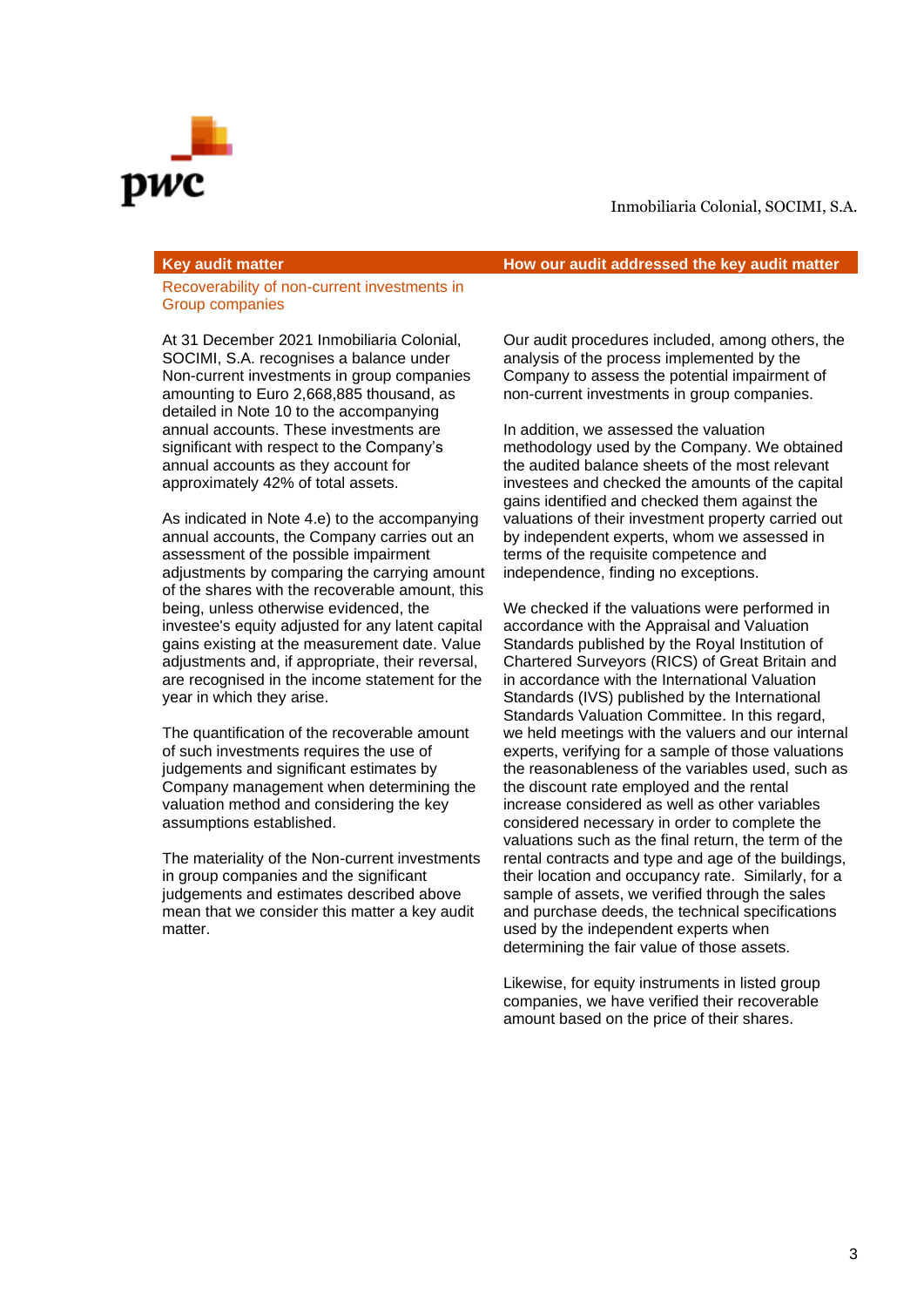# WC

#### Inmobiliaria Colonial, SOCIMI, S.A.

| <b>Key audit matter</b> | How our audit addressed the key audit matter                                                                                                                                                                                                                                       |
|-------------------------|------------------------------------------------------------------------------------------------------------------------------------------------------------------------------------------------------------------------------------------------------------------------------------|
|                         | In addition, for equity instruments in group<br>companies that do not have real estate assets, we<br>have checked their recoverable amount based on<br>the business plan prepared by the Company's<br>management, contrasting the discount rate used<br>with our internal experts. |
|                         | Lastly, we assessed whether the disclosures of<br>information included in Notes 4.e) and 10 to the<br>notes to the accompanying annual accounts.                                                                                                                                   |
|                         | We have concluded that management's approach<br>in relation to its assessment of the recoverability<br>of investments in equity instruments in non-<br>current group companies is consistent and is<br>supported by the available evidence.                                        |

#### Valuation of Investment Property

The Company has real estate assets which are recognised under investment property amounting to Euro 3,332,707 thousand at 31 December 2021, representing 53%of total assets. Notes 4.c) and 7 to the accompanying annual accounts include information on the assets included under this heading.

As indicated in Note 4.c), these properties are tested for impairment in order to check that the registered value does not exceed its recoverable value. In order to obtain the recoverable amount of such assets, the Company determines the fair value through independent expert valuations.

For the purposes of validating their carrying amount before considering any impairment, we verified the annual depreciation of investment property and observed that it is calculated on a straight-line basis, without detecting significant incidents.

We obtained the year-end valuations of these assets by independent experts and we assessed that these experts meet the requirements of competence and independence, finding no exceptions.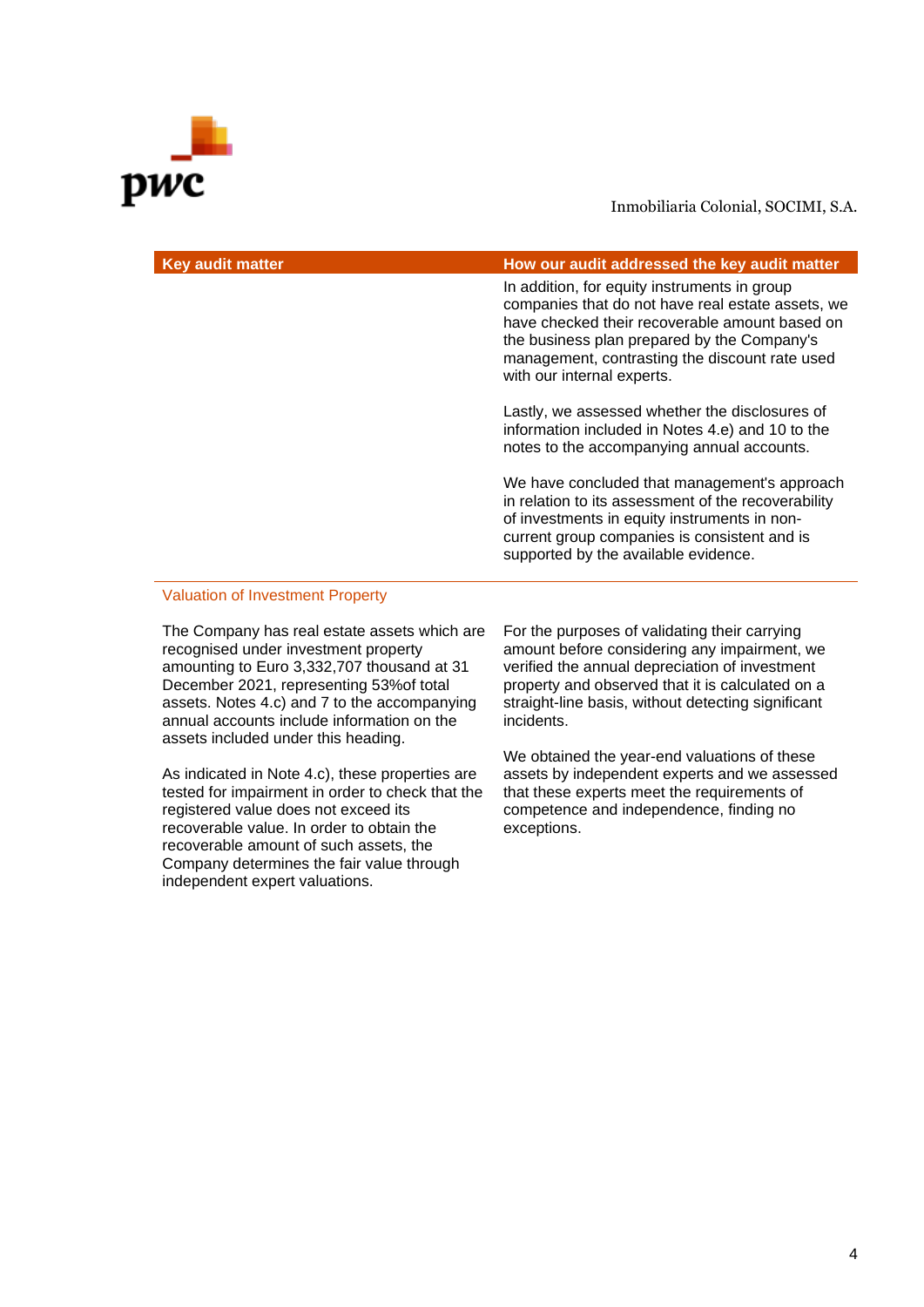

| Key audit matter                           | How our audit addressed the key audit matter    |
|--------------------------------------------|-------------------------------------------------|
| The methodology used to determine the fair | We verified if the veluctions were performed in |

The methodology used to determine the fair value of the investment properties is mainly the discounted cash flows method, in accordance with standard market practice. Such valuations are based on a series of significant judgements and estimates.

We have therefore focused on this area due to the materiality of this heading with respect to the Company's total assets and the significant judgement required on the part of management. Changes in the assumptions used could lead to a significant variation in the recoverable value of such assets and their impact on the income statement and balance sheet.

We verified if the valuations were performed in accordance with the Appraisal and Valuation Standards published by the Royal Institution of Chartered Surveyors (RICS) of Great Britain and in accordance with the International Valuation Standards (IVS) published by the International Standards Valuation Committee. In this regard, we held meetings with the valuers and our internal experts, verifying for a sample of those valuations the reasonableness of the variables used, such as the discount rate employed and the rental increase considered as well as other variables considered necessary in order to complete the valuations such as the final return, the term of the rental contracts and type and age of the buildings, their location and occupancy rate. Similarly, for a sample of assets, we verified through the sales and purchase deeds, the technical specifications used by the independent experts when determining the fair value of those assets.

Lastly, we verified the relevant disclosures included in Notes 4.c) and 7 to the notes to the accompanying annual accounts.

We consider that we have obtained sufficient audit evidence in the course of our work concerning the reasonableness of the valuation of the Companies' investment properties.

#### **Other information: Management report**

Other information comprises only the management report for the 2021 financial year, the formulation of which is the responsibility of the Company's directors and does not form an integral part of the annual accounts.

Our audit opinion on the annual accounts does not cover the management report. Our responsibility regarding the management report, in accordance with legislation governing the audit practice, is to:

a) Verify only that the certain information included in the Annual Corporate Governance Report and the Annual Report on Directors' Remuneration, as referred to in the Auditing Act, has been provided in the manner required by applicable legislation and, if not, we are obliged to disclose that fact.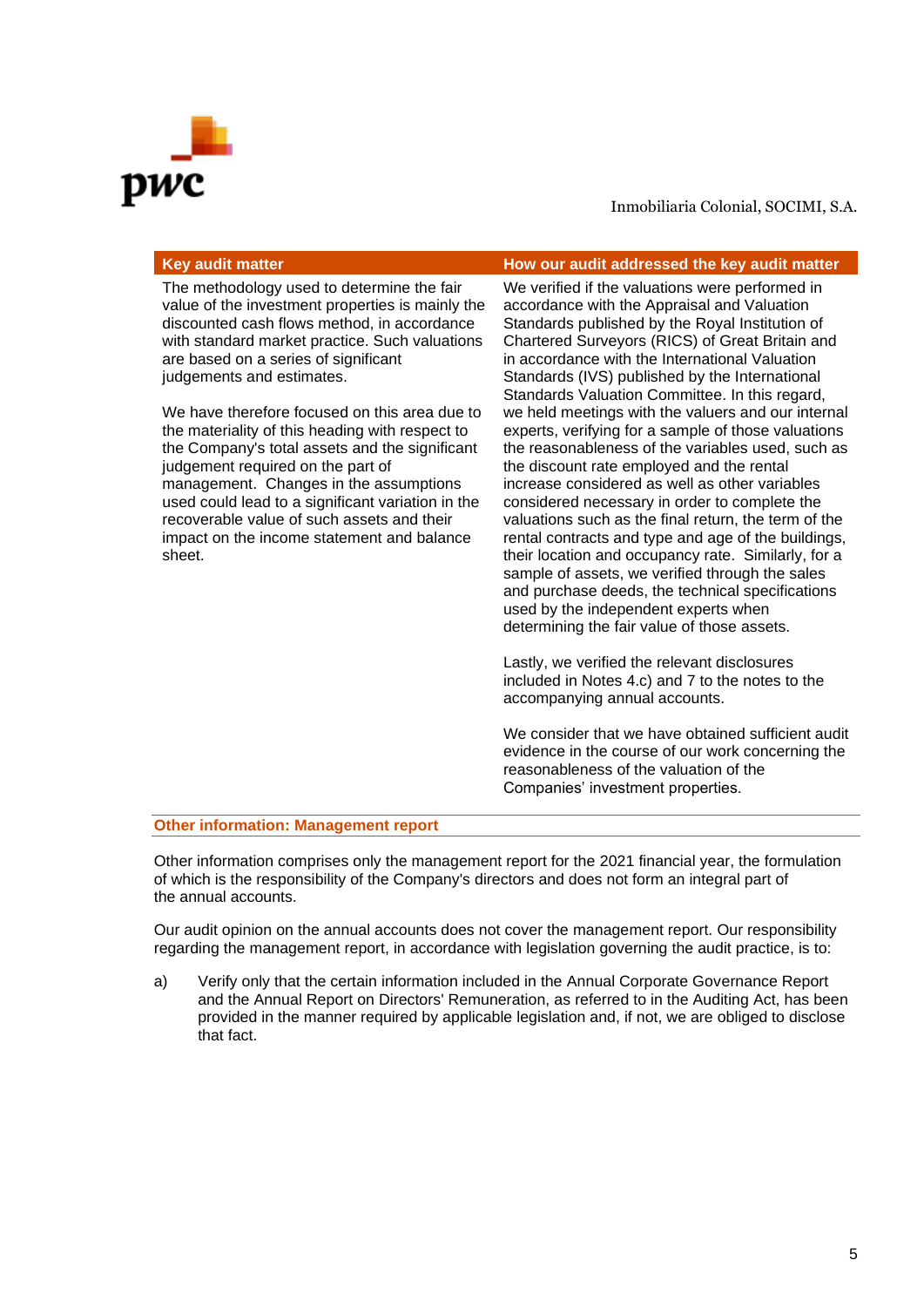

b) Evaluate and report on the consistency between the rest of the information included in the management report and the annual accounts as a result of our knowledge of the Company obtained during the audit of the aforementioned financial statements, as well as to evaluate and report on whether the content and presentation of this part of the management report is in accordance with applicable regulations. If, based on the work we have performed, we conclude that material misstatements exist, we are required to report that fact.

On the basis of the work performed, as described above, we have verified that the information mentioned in section a) above has been provided in the manner required by applicable legislation and that the rest of the information contained in the management report is consistent with that contained in the annual accounts for the 2021 financial year, and its content and presentation are in accordance with applicable regulations.

#### **Responsibility of the directors and the audit and control commission for the annual accounts**

The directors are responsible for the preparation of the accompanying annual accounts, such that they fairly present the equity, financial position and financial performance of the Company, in accordance with the financial reporting framework applicable to the entity in Spain, and for such internal control as the aforementioned directors determine is necessary to enable the preparation of annual accounts that are free from material misstatement, whether due to fraud or error.

In preparing the annual accounts, the directors are responsible for assessing the Company's ability to continue as a going concern, disclosing, as applicable, matters related to going concern and using the going concern basis of accounting unless the directors either intend to liquidate the Company or to cease operations, or has no realistic alternative but to do so.

The audit and control commission for the annual accounts is responsible for overseeing the process of preparation and presentation of the annual accounts.

#### **Auditor's responsibilities for the audit of the annual accounts**

Our objectives are to obtain reasonable assurance about whether the annual accounts as a whole are free from material misstatement, whether due to fraud or error, and to issue an auditor's report that includes our opinion.

Reasonable assurance is a high level of assurance, but is not a guarantee that an audit conducted in accordance with legislation governing the audit practice in Spain will always detect a material misstatement when it exists. Misstatements can arise from fraud or error and are considered material if, individually or in the aggregate, they could reasonably be expected to influence the economic decisions of users taken on the basis of these annual accounts.

As part of an audit in accordance with legislation governing the audit practice in Spain, we exercise professional judgment and maintain professional scepticism throughout the audit. We also:

• Identify and assess the risks of material misstatement of the annual accounts, whether due to fraud or error, design and perform audit procedures responsive to those risks, and obtain audit evidence that is sufficient and appropriate to provide a basis for our opinion. The risk of not detecting a material misstatement resulting from fraud is higher than for one resulting from error, as fraud may involve collusion, forgery, intentional omissions, misrepresentations, or the override of internal control.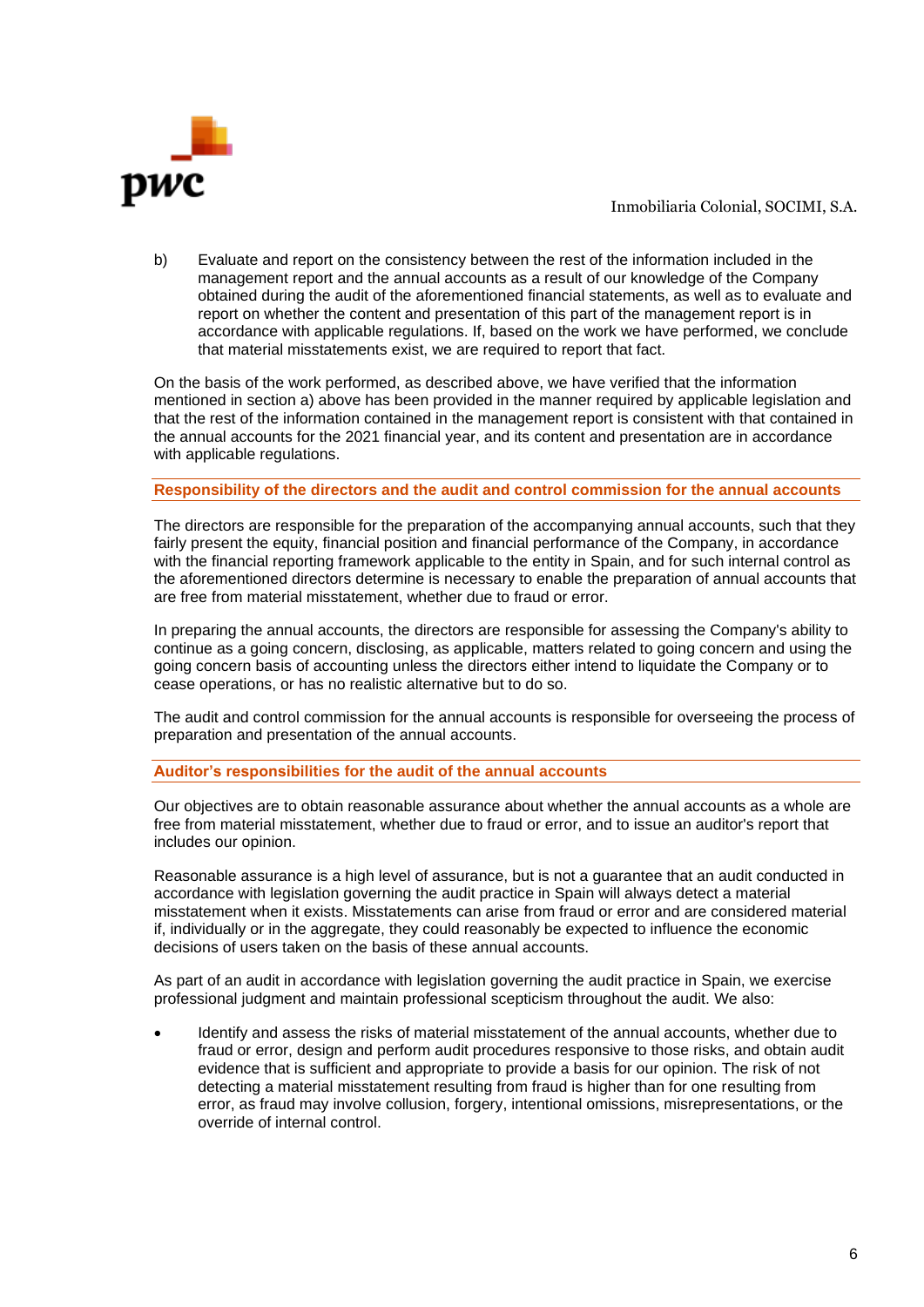

- Obtain an understanding of internal control relevant to the audit in order to design audit procedures that are appropriate in the circumstances, but not for the purpose of expressing an opinion on the effectiveness of the entity's internal control.
- Evaluate the appropriateness of accounting policies used and the reasonableness of accounting estimates and related disclosures made by the directors.
- Conclude on the appropriateness of the directors' use of the going concern basis of accounting and, based on the audit evidence obtained, whether a material uncertainty exists related to events or conditions that may cast significant doubt on the Company's ability to continue as a going concern. If we conclude that a material uncertainty exists, we are required to draw attention in our auditor's report to the related disclosures in the annual accounts or, if such disclosures are inadequate, to modify our opinion. Our conclusions are based on the audit evidence obtained up to the date of our auditor's report. However, future events or conditions may cause the Company to cease to continue as a going concern.
- Evaluate the overall presentation, structure and content of the annual accounts, including the disclosures, and whether the annual accounts represent the underlying transactions and events in a manner that achieves fair presentation.

We communicate with the entity's audit and control commission for the annual accounts regarding, among other matters, the planned scope and timing of the audit and significant audit findings, including any significant deficiencies in internal control that we identify during our audit.

We also provide the entity's audit and control commission for the annual accounts with a statement that we have complied with relevant ethical requirements, including those relating to independence, and we communicate with the aforementioned those matters that may reasonably be thought to bear on our independence, and where applicable, related safeguards.

From the matters communicated with the entity's audit and control commission for the annual accounts, we determine those matters that were of most significance in the audit of the annual accounts of the current period and are therefore the key audit matters.

We describe these matters in our auditor's report unless law or regulation precludes public disclosure about the matter.

### **Report on other legal and regulatory requirements**

#### **European single electronic format**

We have examined the digital file of the European single electronic format (ESEF) of Inmobiliaria Colonial, SOCIMI, S.A. for the 2021 financial year that comprises an XHTML file of the annual accounts for the financial year, which will form part of the annual financial report.

The directors of Inmobiliaria Colonial, SOCIMI, S.A. are responsible for presenting the annual financial report for 2021 financial year in accordance with the formatting requirements established in the Delegated Regulation (EU) 2019/815 of 17 December 2018 of the European Commission (hereinafter the ESEF Regulation). In this regard, the Annual Corporate Governance Report and the Annual Report on Directors' Remuneration have been incorporated by reference in the management report.